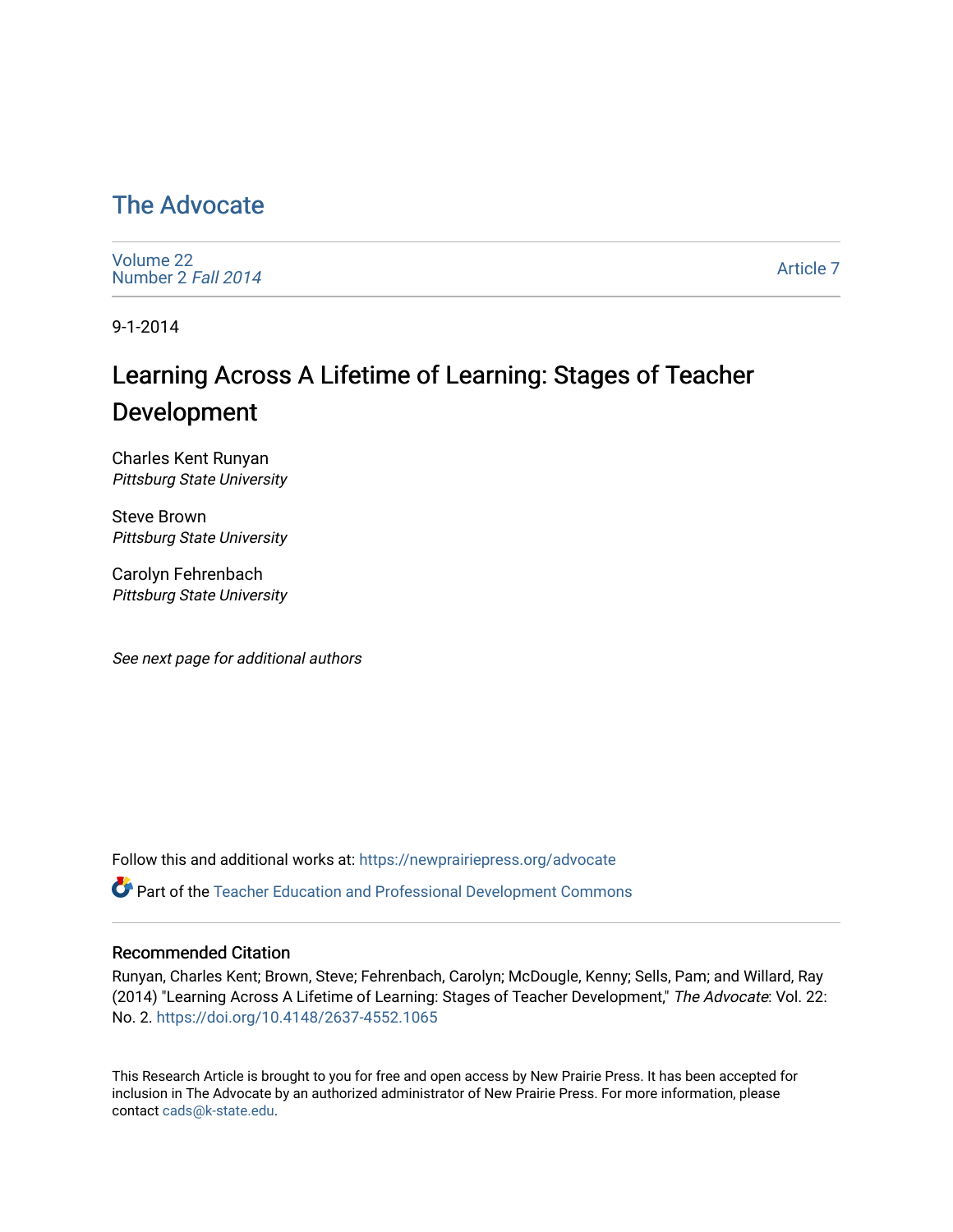### Learning Across A Lifetime of Learning: Stages of Teacher Development

#### Abstract

This study presents a conceptual framework for examining the developmental stages of teachers and illustrates the differences found in student teachers as they develop. The research illustrates how by assessing a teacher candidate's own perception of importance, mastery, and desire to improve, an instrument can be used to prioritize needs at different points of a teacher's career as well as identify stages of development. The statistical data, analysis, and interpretation of a study utilizing the Teacher Need Assessment Questionnaire (TNAQ) with teacher candidates is displayed.

#### Authors

Charles Kent Runyan, Steve Brown, Carolyn Fehrenbach, Kenny McDougle, Pam Sells, and Ray Willard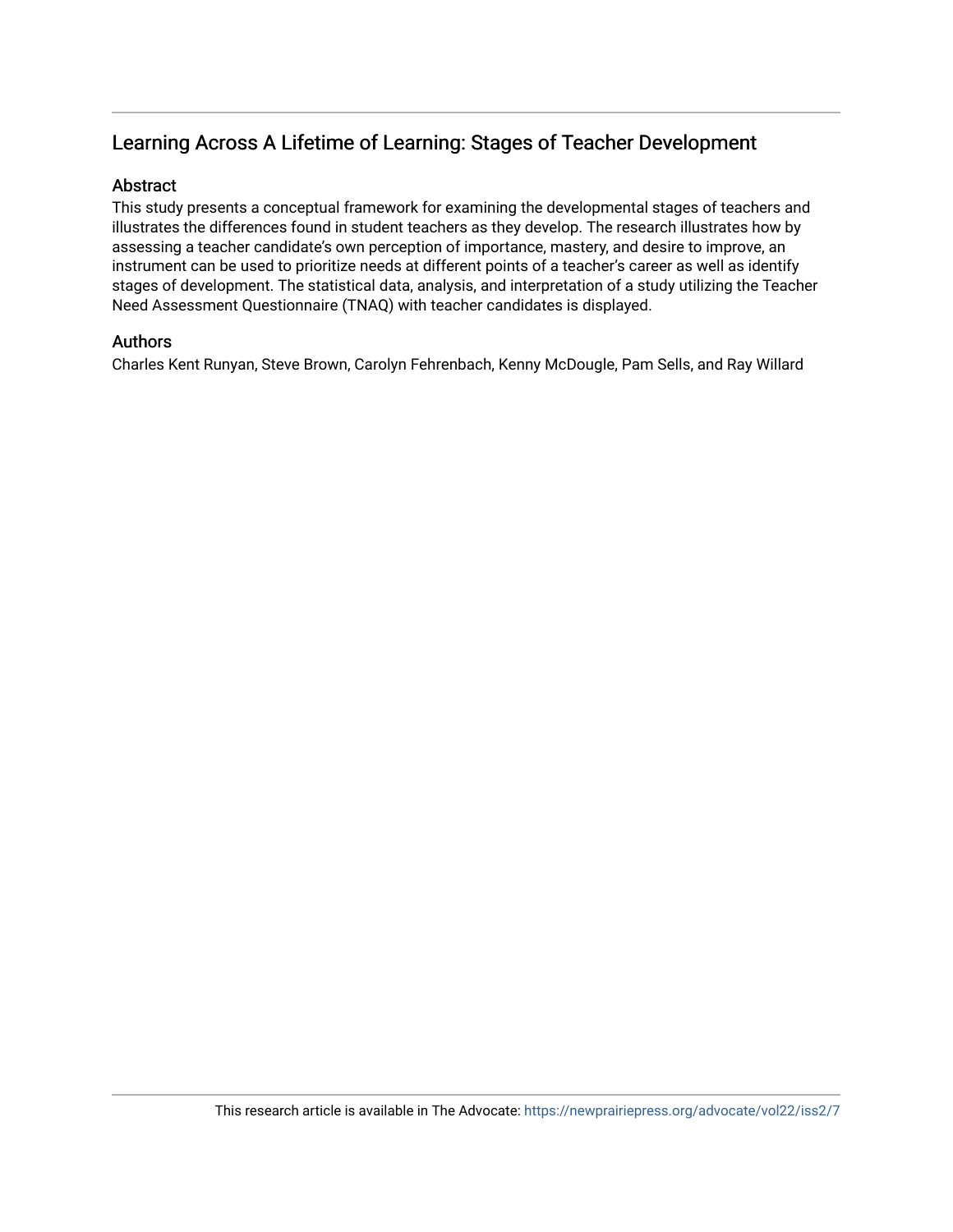# **Learning Across A Lifetime of Learning: Stages of Teacher Development**

**Charles Kent Runyan Steve Brown Carolyn Fehrenbach Kenny McDougle Pam Sells Ray Willard Pittsburg State University (KS)**

### **Abstract**

This study presents a conceptual framework for examining the developmental stages of teachers and illustrates the differences found in student teachers as they develop. The research illustrates how by assessing a teacher candidate's own perception of importance, mastery, and desire to improve, an instrument can be used to prioritize needs at different points of a teacher's career as well as identify stages of development. The statistical data, analysis, and interpretation of a study utilizing the Teacher Need Assessment Questionnaire (TNAQ) with teacher candidates is displayed.

### **Learning Across A Lifetime of Learning: Stages of Teacher Development**

A key challenge for any teacher training program is developing an organized framework for assessing the change in teacher candidates as they are trained. One of the key questions involved in any skill training revolves around the importance of hands-on experience. Do teachers change as they gain experience?

This article presents a conceptual framework for examining the developmental stages of teachers and illustrates differences found in student teachers as they develop.

## **Teacher Training Model**

The study's sample came from an established teacher education program where students completed methods/techniques courses on campus and then completed a full sixteen-week semester of student teaching.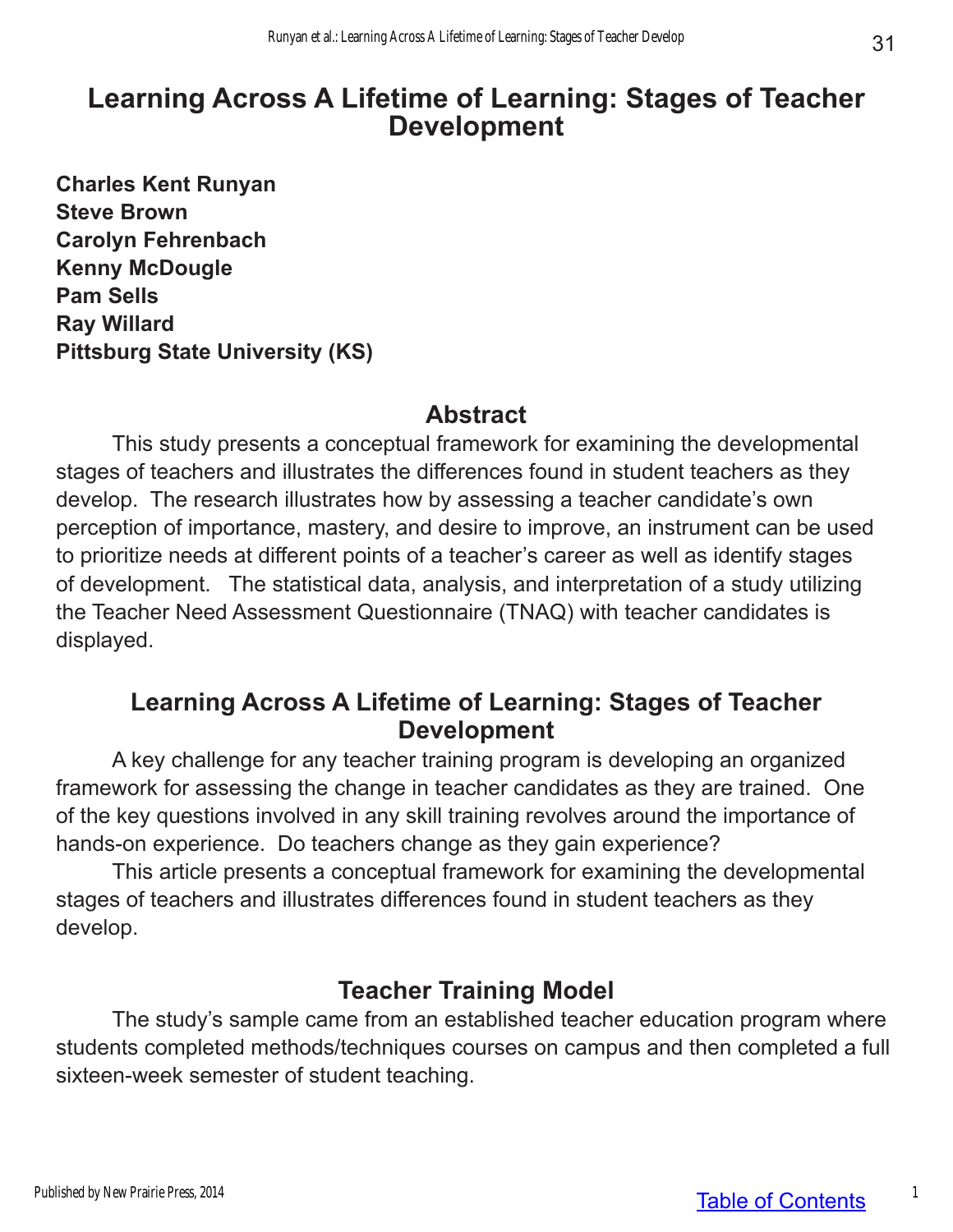## **The Study's Data Collection Instrument**

To examine how teacher candidates change over a 16 week student teaching experience, a number of paths for examination are present in the literature. For this research, the authors chose to examine developmental stages. Numerous researchers have examined developmental stage differences of teachers (Fuller and Brown, 1975; Hall and Jones, 1976; Pataniczek, 1978; Hunt and Michael, 1985; Cruickshank and Callahan, 1983; Hitz and Roper, 1986; and Smith and Sanche, 1993). From these theoretical frameworks, the developmental stages of teachers as they relate to a specific training program were operationalized in an assessment instrument that has been used over the past two decades. Using as a basis the Fuller and Brown stages - survival, mastery, and impact - the researchers used the Teacher Needs Assessment Questionnaire (TNAQ) items to define the teacher in relation to one of three stages - Establishing Structures, Developing the Science of Teaching, and Cultivating the Art of Teaching.

The instrument used in the study, the Teacher Needs Assessment Questionnaire (TNAQ), contains fifty-one different instructional statements and role characteristics associated with effective teaching. The assessment tool was designed to measure specific instructional and professional needs by examining the student's own perception of importance, mastery, and desire to improve. Using these three perceptions, a fourth score, a Need/Desire (N/D) score, was numerically derived which represented the student teacher's own perception of need and desire to work in each area.

It was the Need/Desire score (ND) that was used to establish individual need priorities, stage development, and interest area identification. The researchers took the position that to establish a need there should be a perception that it is important, that it is not presently being done well, and that there is an aspiration to improve.

To help identify developmental stages and interest areas, each of the 51 items were grouped according to their focus. The three stages - Establishing Structures, Developing the Science of Teaching, and Cultivating the Art of Teaching - were aligned with Fuller and Brown's stages - Survival, Mastery, and Impact. After several statistical studies (Runyan, et. al. 1993, 1994, 1995, 1996), the items identified for each stage were finalized and the characteristicof the stages were confirmed.

## **Sample Population**

The sample for this study was comprised of 49 student teachers who were participating in a sixteen-week student teaching experience in various Kansas, Missouri, and Oklahoma school districts during the 2013 fall semester. There were 21 elementary and 28 secondary student teachers with four not completing both the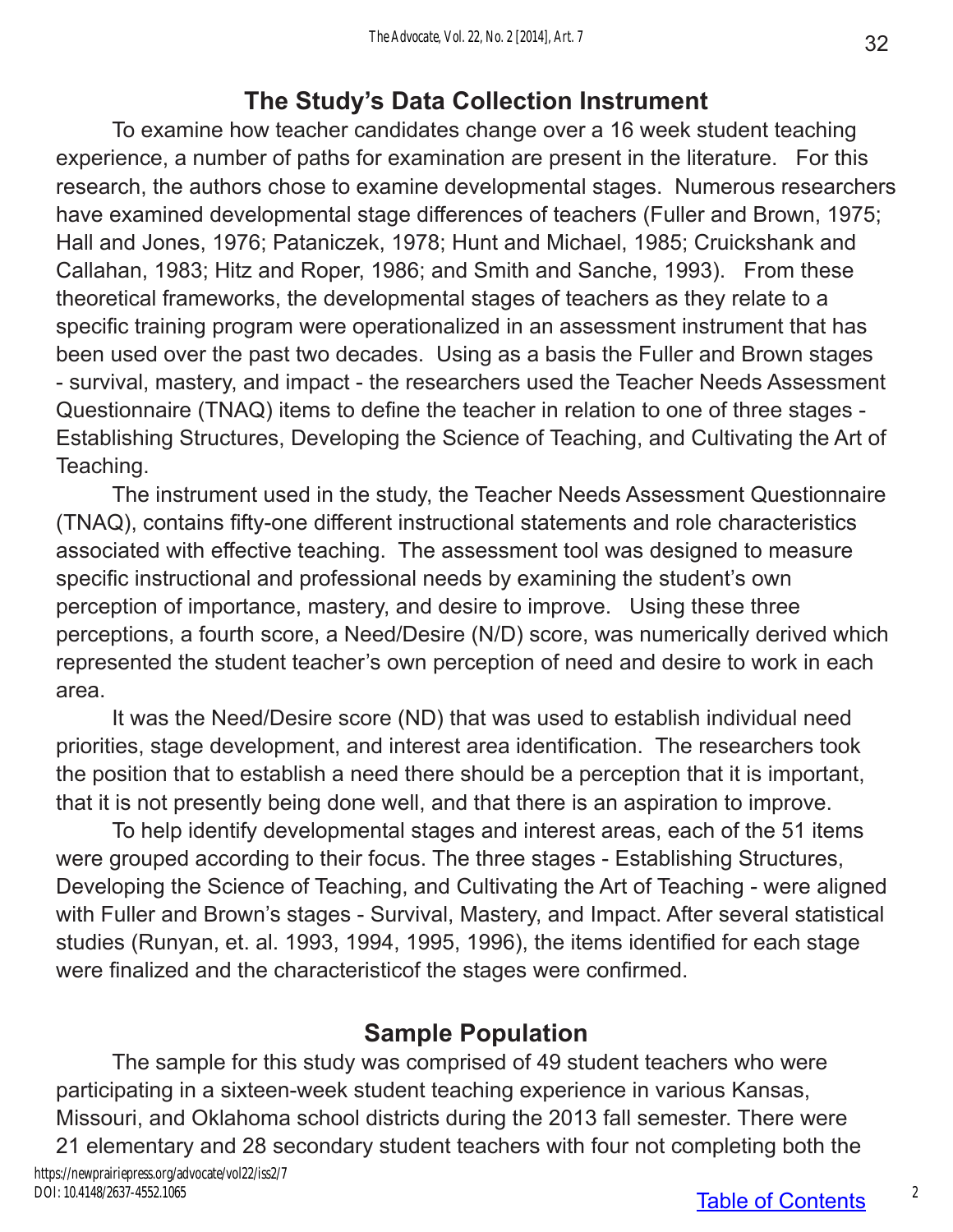September pretest and December posttest.

### **Research Methods**

The data for the study was derived from the pre and post-tests of respondents using the Teacher Needs Assessment Questionnaire (TNAQ). The exploratory issue centered on whether there were any differences in the needs expressed in the beginning and at the end of the student teaching experience.

The TNAQ was administered to the student teachers during the 2013 fall semester as they began in September and when they were finished in December. The TNAQ was completed by a total of 49 teacher candidates at the beginning of the student teaching experience and 45 at the end. In essence, of the original 49 candidates completing the pre-test, only 45 candidates completed the post-test. Of these 45 student teachers, 18 were elementary and 27 were secondary. Three elementary majors and one secondary major did not complete the post-test.

### **Results**

First, pre- and post-test results were analyzed using a multivariate analysis of variance. Overall TNAQ scores were higher on the post-test than the pre-test. For the whole group, all sub-scale scores increased on the post-test; however, their difference was not significant.

Second, additional analyses were conducted using a series of dependent t-tests to compare pre- and post-test mean scores for each sub-scale. The t-tests indicated that the difference in pre- and post-test scores were significant for two sub-scales, Developing Science of Teaching and Classroom Management.

For the developmental stages, Cultivating the Art of Teaching (Impact) had the highest mean score on the pre-test, and Developing the Science of Teaching (Mastery) had the highest mean score on the post-test. For Interest Areas, Support Structures had the highest mean score on both the pre-test and the post-test. Classroom Management was the lowest score on the pre-test, but the second highest on the posttest (Table 1).

There was no significant difference between elementary and secondary candidates' scores on the pre-test or post-test; however, it is important to note that secondary scores were lower than elementary in all areas on the pre-test and higher in all areas on the post-test. Elementary scores were lower on the post-test in all areas except Developing Science of Teaching (Mastery) and Classroom Management; however, the difference in scores between the pre-test and post-test was not significant for any of the sub-scale scores. Secondary Post-test scores were significantly higher than Pre-test scores for all sub-scale scores except Interpersonal Interaction (Table 2).

Table of Contents Overall, there were a similar number of candidates self-reporting at each level on the pre- and post-tests; however, only about 1/3 of candidates remained at the same Published by New Prairie Press, 2014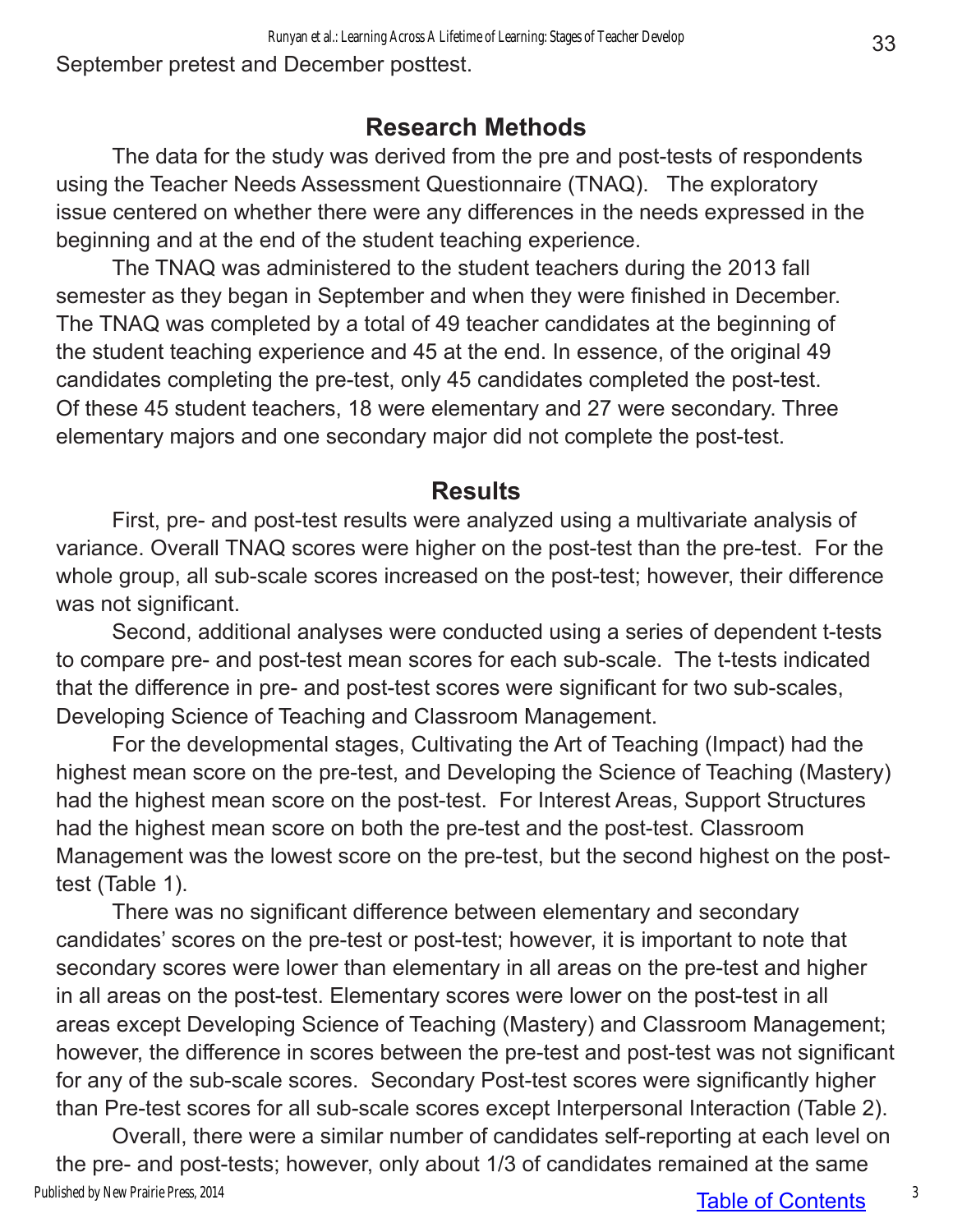developmental stage.(Table 3).

Five items had lower mean scores on the post-test (1, 34, 39, 41, and 44). All other items had higher need scores on the post-test (Table 4).

### **Interpretations**

From the analysis of the data, several conclusions were reached: In examining the overall pre and post-test means using multivariate analysis on the Interest Area subscales, the student teachers were shown to have higher post-test means than pre-test means on all subscales. This would tend to support the idea that the teacher candidates had more of a perceived need for improvement after student teaching. In essence, as student teaching experience was gained the higher the need for improvement. In examining the overall pre and post-test means using t-tests on the Interest Area subscales, one subscale, Classroom Management, was significantly different. This would support the idea that the teacher candidates have significant concerns for improvement in specific management strategies after student teaching.

- 1. In examining the overall pre and post-test means on the Interest Area subscales, one subscale, Support Structures, had the highest mean score on both the pre and post-test. This would support the idea that establishing support structures remained an area of concern throughout the experience.
- 2. In examining the overall pre and post-test means in both the Stages of Teaching and the Interest Area subscales, the secondary teacher candidates mean scores in all areas were lower than elementary candidates on the pre-test and higher in all areas on the post-test. This supports the idea that secondary student teachers began the experience with lower levels of concern but ended with higher concern levels than elementary student teachers.
- 3. In examining the overall pre and post-test means in both the Stages of Teaching and the Interest Area subscales, the secondary teacher candidates post-test mean scores in all subscale areas except Interpersonal Interaction were significantly higher than the pre-test. This supports the idea that secondary student teachers had experiences that led them to have a concern to improve in all areas other than interpersonal relationships.
- 4. In examining the pre and post-test means for the three Stages of Teaching, the pre and post means for all student teachers were significantly different for Developing the Science of Teaching (Mastery). This would support the idea the teacher candidates have a higher interest in learning about the science of teaching after student teaching.
- 5. In examining developmental stage movement identified by pre and post-test means, nearly two-thirds of the student teachers moved to a different development stage. This would support the idea that with experience, teachers tend to move through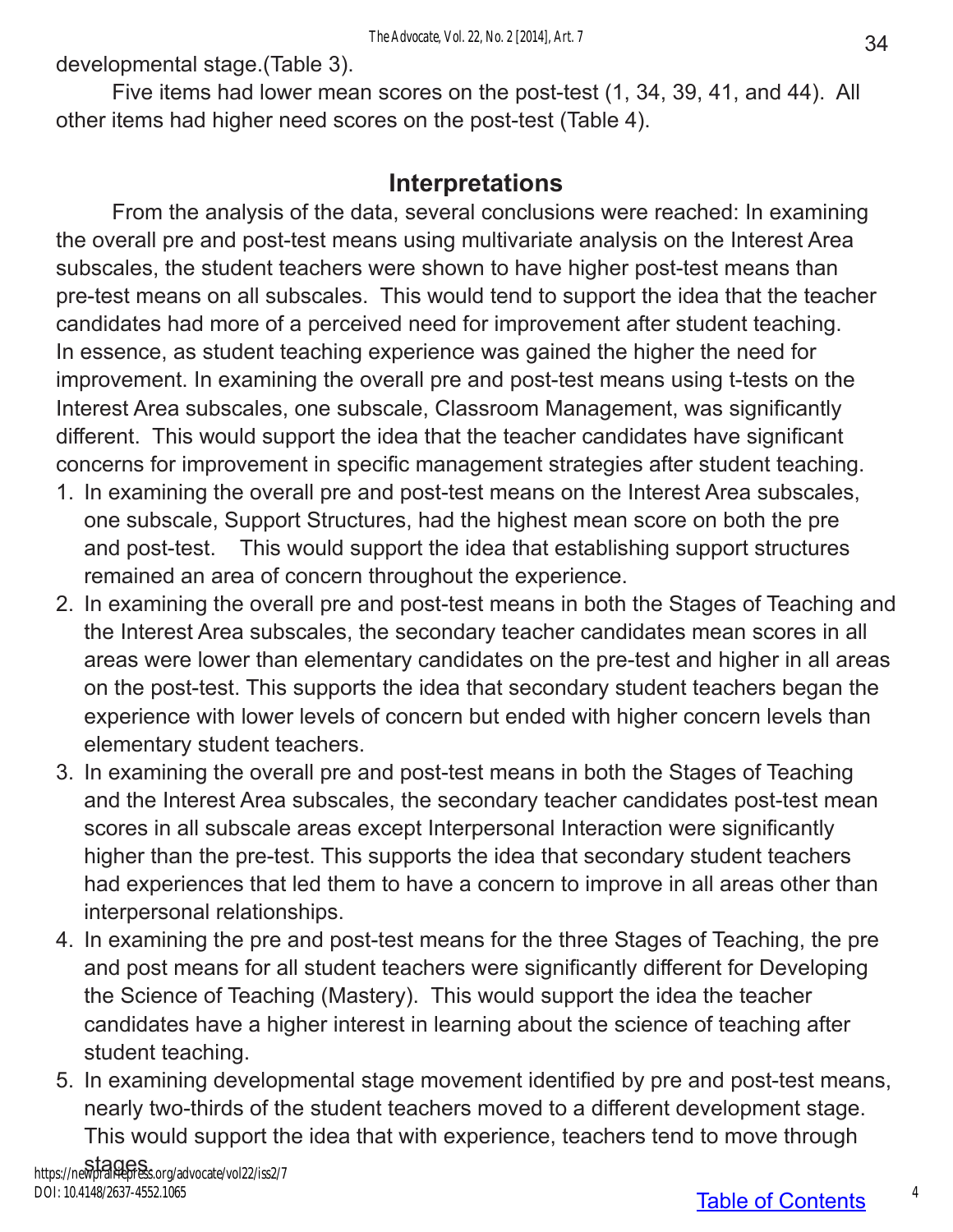6. In examining the pre and post-test means of the 51 items on the instrument, 46 of the items had higher means on the post-test. This would tend to support the idea that after completing their student teaching experiences, the teacher candidates saw a greater need to develop their skills and abilities in almost every area.

Given these conclusions, though they support previous studies, the researchers believe further investigation is needed.

- 1. To what extent does the instrument reflect differences between rural, suburban, and urban classroom settings?
- 2. To what extent does the instrument accommodate gender or age differences?
- 3. What specific factors in the training program play a role in need perception?
- 4. To what extent would more extensive experiences in the classroom prior to student teaching affect the stage of development for pre-service teachers?

## **Conclusions**

It is evident from this study that training experiences produce or, at least, make a difference with percieved skills and knowledge. Given these conclusions, the researchers believe further investigation is still needed. The researchers are excited about expanding the use of the questionnaire to better identify developmental stages within different training methods.

## **References**

- Cruickshank, D. & Callahan, R. (1983). The other side of the desk: Stages and problems of teacher development. The Elementary School Journal, 83 (3), 251-258.
- Darling-Hammond, L. (1994). Professional development schools: Schools for developing a profession. New York: Teachers College Press.
- Fuller, F. & Brown, O. (1975). Becoming a teacher. Teacher Education, Part II, The 74th Yearbook of the National Society for the Study of Education. Ed. K. Ryan. Chicago: University of Chicago.
- Hall, G. & Jones, H. (1976). Competency-based Education. Englewood Cliffs, NJ: Prentice-Hall.
- Hitz, R. & Roper, S. (1986). The teacher's first year: Implications for teacher educators. Action in Teacher Education. 8, Fall, 65-71.
- Hunt, D. and Michael, C. (1985). Mentorship: A career training and development tool. Academy of Management Review, 8, 475-485.
- Johnson, J. (1988). Professional and personal needs of beginning teacher. Paper presented at the National Academy of Planning and Implementing Induction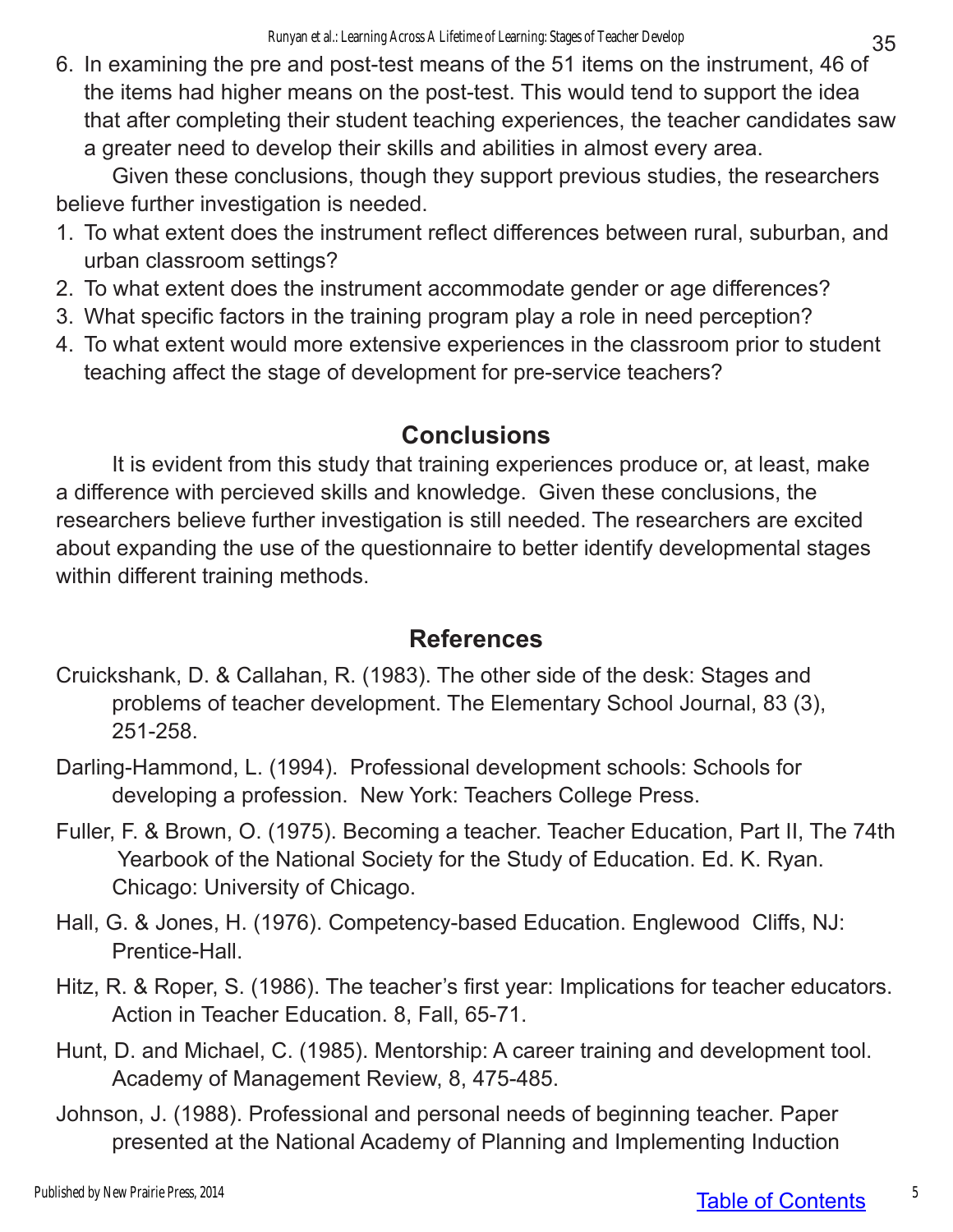Programs, Providence, Rhode Island.

- Pataniczek, D. (1978). Professional and Personal Needs of Beginning Teacher. Dissertation, Michigan State University.
- Runyan, C., Sparks, R., & Lipka, R.P. (1993, October). Using needs assessment during student teaching: A preliminary study using a needs assessment instrument to train preservice teachers. Paper presented at the 1993 annual meeting of Mid–Western Educational Research Association, Chicago, Illinois.
- Runyan, C., Sparks, R., Hurford, D., & Lipka, R.P. (1994, October). Using needs assessment during student teaching: A needs assessment instrument to train preservice teachers: Using a factor analytic study to refine a needs assessment instrument. Paper presented at the 1994 annual meeting of Mid–Western Educational Research Association, Chicago, Illinois.
- Runyan, C., Sparks, R., Hurford, D., & Lipka, R.P. (1995, October). Needs assessment to train preservice teachers: Using two factor analytic studies to refine a needs assessment instrument. Paper presented at the 1995 annual meeting of Mid– Western Educational Research Association, Chicago, Illinois.
- Runyan, C., Sparks, R., Hurford, D., & Lipka, R.P. (1996, October). Developmental stages of preservice and early career teachers through needs assessment. Paper presented at the 1996 annual meeting of Mid–Western Educational Research Association, Chicago, Illinois.
- Runyan, C. and Sparks, R. (1999, August) Establishing a powerful teacher training knowledge base. Paper presented at the 1999 Summer Conference of the Association of Teacher Educators, San Antonio, Texas.
- Smith, D. & Sanche, R. (1993). Personally expressed concerns: A need to extend the Fuller model? Action in Teacher Education. 15 (1), 36-41.
- Veeman, S. (1984). Perceived problems of beginning teachers. Review of Educational Research. 54, Feb., 143-178.
- Zey, M. (1984). The Mentor Connection. Homewood, Ill.: Dow Jones-Irwin.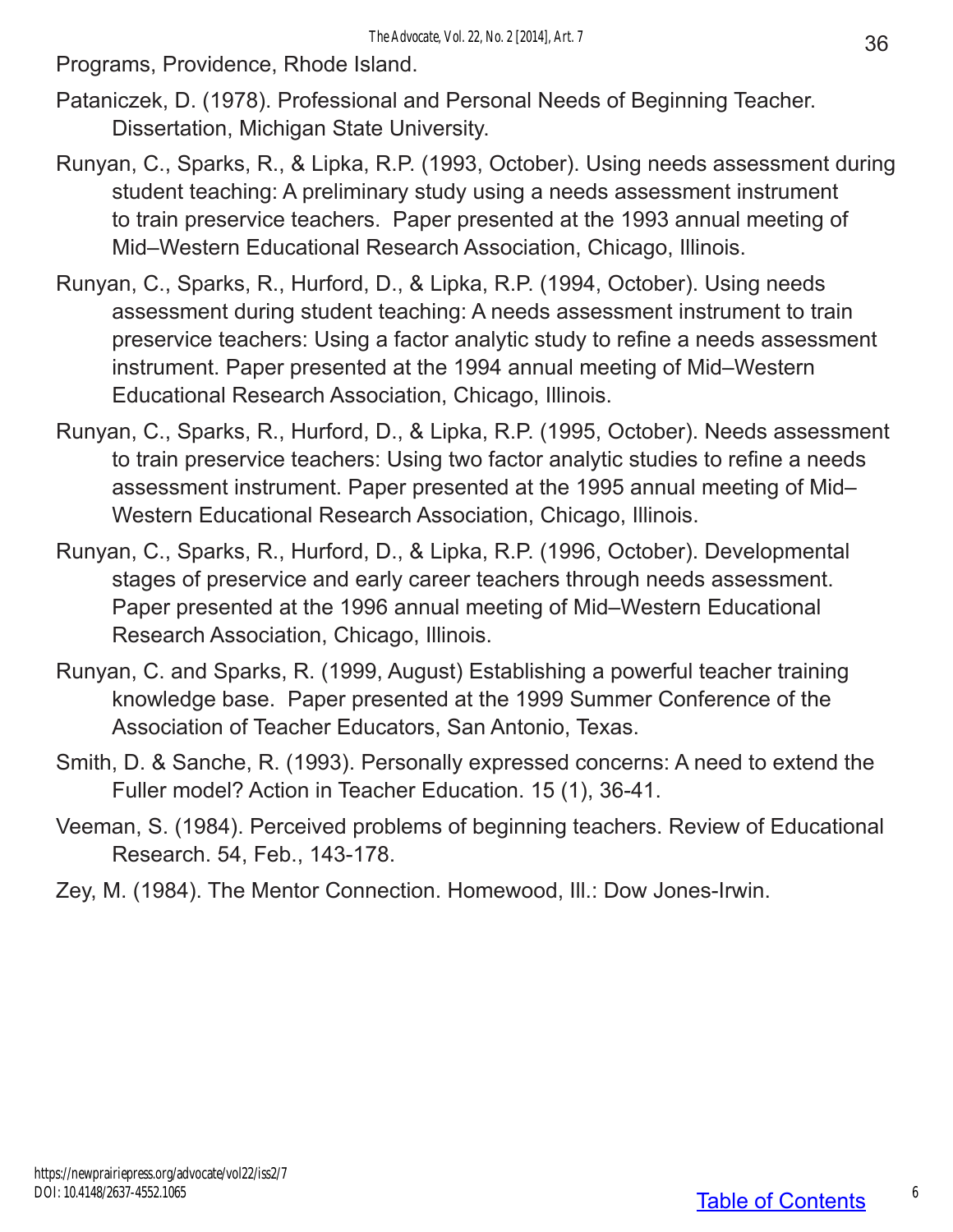#### Table 1

#### **TNAQ Pre and Post Test Overall Results**

|                                            | Mea       |       |             |           |    |          |         |
|--------------------------------------------|-----------|-------|-------------|-----------|----|----------|---------|
|                                            | n         | SD    | <b>Mean</b> | SD        | Df | т        | P       |
| <b>Overall Mean</b>                        | 5.08<br>2 | 0.852 | 5.298       | .768<br>6 | 44 | 1.746    | .088    |
| <b>Establishing Structures</b><br>urvival) | 5.06      | 0.855 | 5.228       | .741<br>5 | 44 | 1.303    | .199    |
| <b>Developing Science*</b><br>astery)      | 5.03<br>4 | 0.941 | 5.342       | .897<br>9 | 44 | $2.088*$ | $.043*$ |
| Cultivating the Art (Impact)               | 5.13<br>9 | 0.954 | 5.307       | .815<br>8 | 44 | 1.172    | .247    |
| <b>Support Structures</b>                  | 5.17<br>6 | 1.054 | 5.380       | .933<br>9 | 44 | 1.357    | .182    |
| <b>Planning</b>                            | 5.12<br>9 | 0.937 | 5.289       | .813<br>0 | 44 | 1.214    | .231    |
| Classroom Management <sup>*</sup>          | 5.00<br>0 | 0.903 | 5.367       | .840<br>2 | 44 | $2.466*$ | $.018*$ |
| <b>Teaching Strategies</b>                 | 5.04<br>6 | 0.969 | 5.343       | .839<br>4 | 44 | 1.884    | .066    |
| <b>Interpersonal Interaction</b>           | 5.04<br>2 | 0.900 | 5.089       | .809<br>9 | 44 | .356     | .723    |

\*Indicates significant difference (N=45, p<.05)

#### Table 2

#### TNAQ Pre and Post Test Mean Scores by Level

|                                            | <b>Elementa</b> | <b>Elementa</b> | <b>Secondar</b> | <b>Secondar</b> |
|--------------------------------------------|-----------------|-----------------|-----------------|-----------------|
|                                            | ry PRE          | ry Post         | y PRE           | y Post          |
| <b>Overall Mean</b>                        | 5.317           | 5.207           | 4.925           | 5.358*          |
| <b>Establishing Structures</b><br>urvival) | 5.356           | 5.179           | 4.865           | $5.260*$        |
| <b>Developing Science</b><br>astery)       | 5.290           | 5.293           | 4.863           | $5.374*$        |
| <b>Cultivating Art (Impact)</b>            | 5.337           | 5.170           | 5.007           | 5.399*          |
| <b>Support Structures</b>                  | 5.456           | 5.306           | 4.989           | $5.430*$        |
| <b>Planning</b>                            | 5.417           | 5.272           | 4.937           | $5.300*$        |
| <b>Classroom Management</b>                | 5.222           | 5.272           | 4.852           | $5.430*$        |
| <b>Teaching Strategies</b>                 | 5.353           | 5.231           | 4.842           | $5.418*$        |
| <b>Interpersonal Interaction</b>           | 5.189           | 4.972           | 4.944           | 5.167           |
| <b>Rold indicates bigher need seers</b>    |                 |                 |                 |                 |

Bold indicates higher need score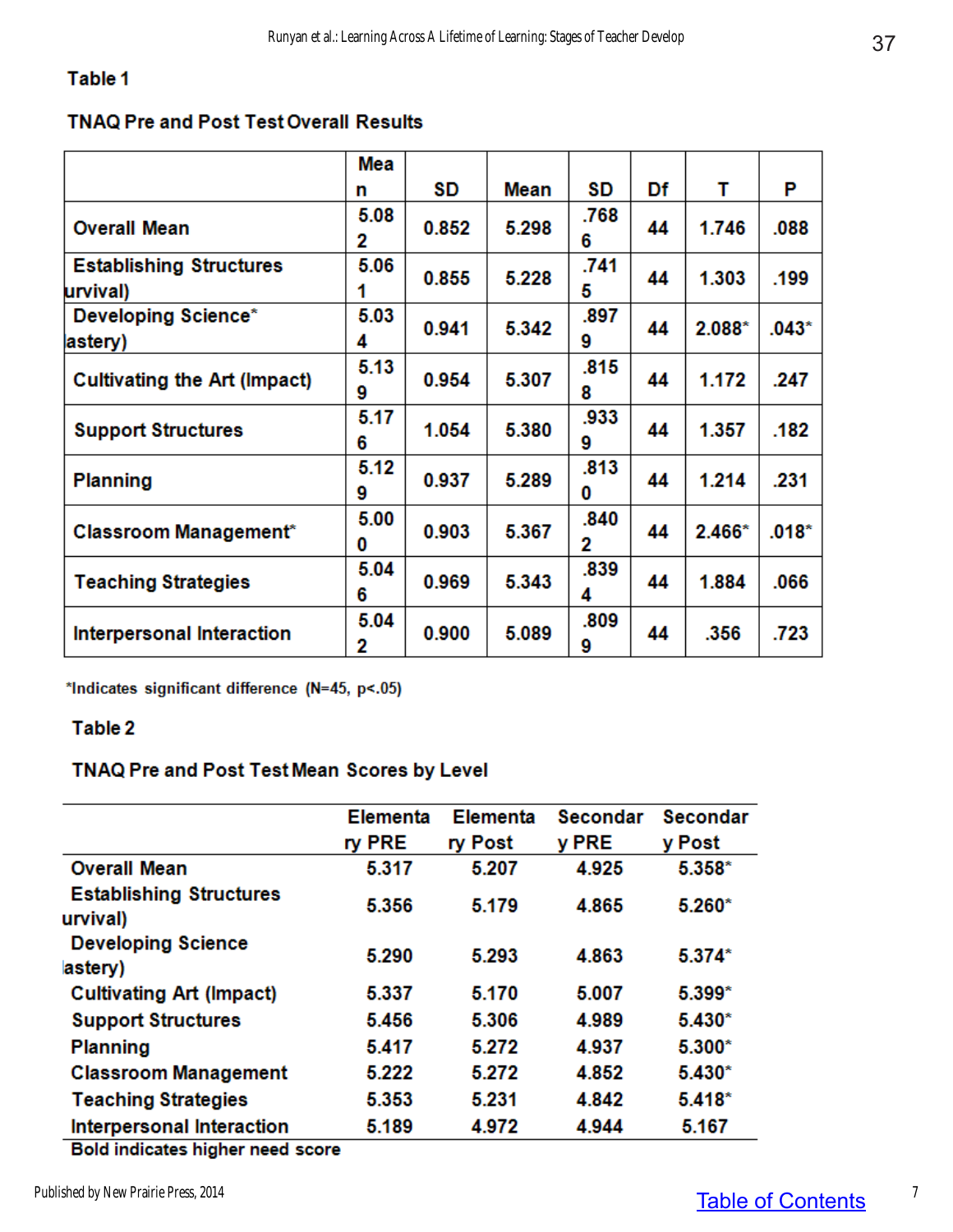#### Table 3

#### Developmental Stages Identified on Pre- and Post-tests

|                         | <b>Elementary</b>       |             |                 | <b>Secondary</b> | <b>All Candidates</b> |     |
|-------------------------|-------------------------|-------------|-----------------|------------------|-----------------------|-----|
|                         |                         |             |                 |                  |                       | Pos |
|                         | <b>Pre Test</b>         | <b>Post</b> | <b>Pre Test</b> | <b>Post Test</b> | <b>Pre Test</b>       | t   |
|                         |                         | <b>Test</b> |                 |                  |                       | Tes |
|                         |                         |             |                 |                  |                       | t   |
| <b>Survival</b>         | 8                       | 4           | 6               | 5                | 14                    | 9   |
| <b>Mastery</b>          | 9                       | 8           | 12              | 12               | 21                    | 20  |
| Impact                  | 4                       | 6           | 10              | 10               | 14                    | 16  |
| <b>Developmental</b>    | 8                       |             | 10              |                  | 18                    |     |
| <b>Stage Decreased</b>  |                         |             |                 |                  |                       |     |
| <b>Developmental</b>    | 4                       |             | 8               |                  | 12                    |     |
| <b>Stage Increased</b>  |                         |             |                 |                  |                       |     |
| <b>Developmental</b>    |                         |             |                 |                  |                       |     |
| <b>Stage Stayed the</b> | 6                       |             |                 | 9                | 15                    |     |
| Same<br>$-$             | $\overline{1}$<br>$- -$ |             |                 |                  |                       |     |

\*Indicates significant difference (p <.05)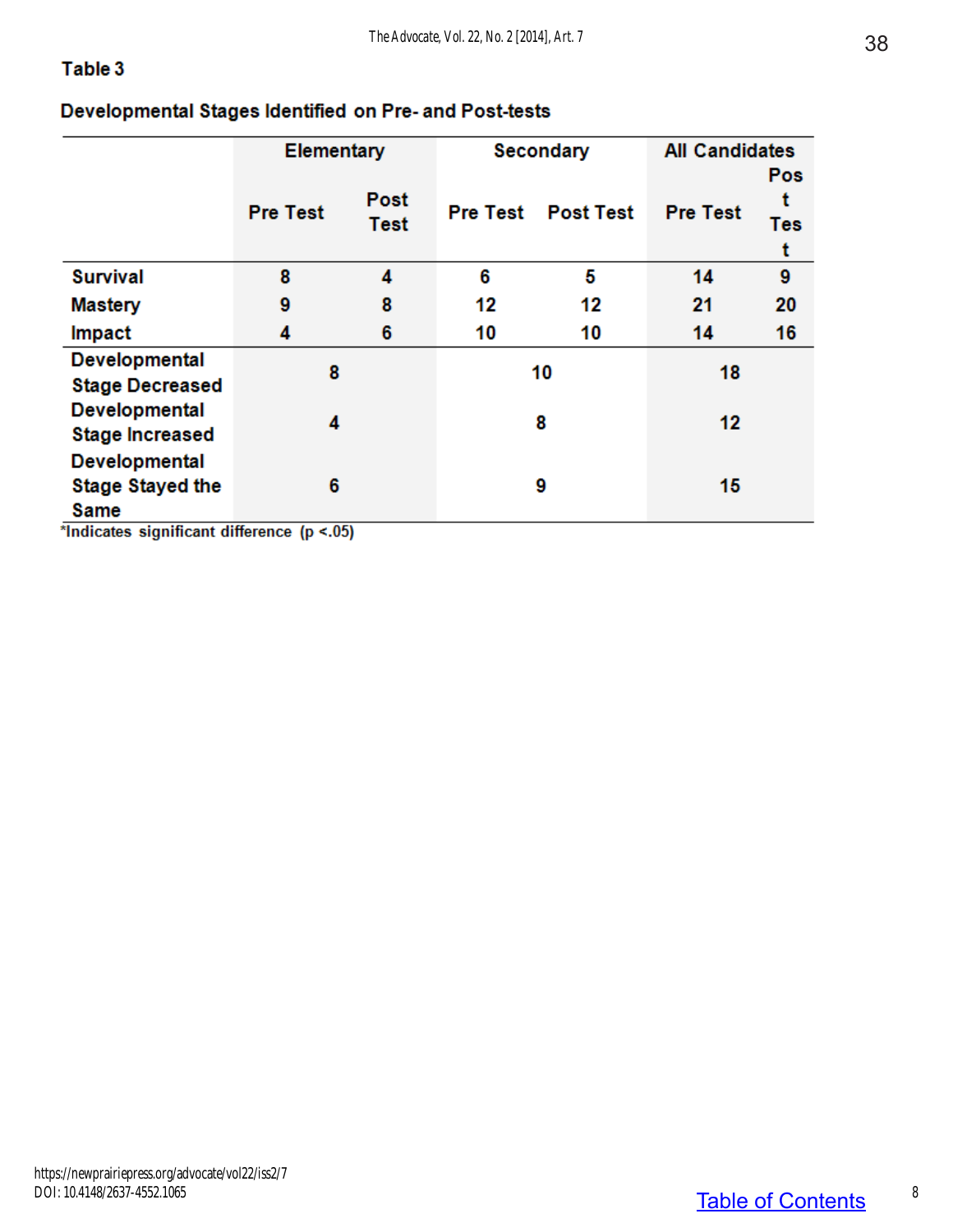#### Table 4

#### TNAQ Item Mean Scores for Pre- and Post-Test

| <b>TNAQ ITEM</b>                    | <b>Pre-Test</b> | Post-Test |
|-------------------------------------|-----------------|-----------|
| 1. Teaching Responsibilities*       | 4.510           | 4.356     |
| 2. Management Strategies            | 5.020           | 5.844     |
| 3. Lesson Plan Objectives           | 4.918           | 5.044     |
| 4. Lesson Plan Construction         | 4.714           | 4.800     |
| 5. Instructional Variation          | 5.408           | 5.556     |
| 6. Enthusiasm                       | 5.082           | 5.111     |
| 7. Motivation                       | 5.224           | 5.378     |
| 8. Verbal Clarity                   | 4.918           | 5.156     |
| 9. Material Organization            | 4.939           | 5.222     |
| 10. Motivational Set                | 5.102           | 5.400     |
| 11. Daily Review                    | 4.857           | 5.200     |
| 12. Direct Instruction              | 4.490           | 5.356     |
| 13. Cooperative Learning            | 4.898           | 5.444     |
| 14. Adequate Illustration           | 5.224           | 5.644     |
| 15. Question Level Variation        | 5.347           | 5.467     |
| 16. Question Wait Time and Name     |                 |           |
| <b>Usage</b>                        | 5.000           | 5.067     |
| 17. Question Techniques             | 5.102           | 5.133     |
| 18. Parental Support                | 4.714           | 5.578     |
| 19. Question Distribution           | 5.020           | 5.178     |
| 20. Transitions                     | 5.306           | 5.578     |
| 21. Checks for Understanding        | 5.082           | 5.400     |
| 22. Learning Styles                 | 5.204           | 5.378     |
| 23. Technology Tools Usauge         | 4.980           | 5.222     |
| 24. Closure                         | 5.163           | 5.489     |
| 25. Instructional Technology Usuage | 5.184           | 5.311     |
| 26. Clear Directions                | 5.429           | 5.511     |
| 27. High Time on Task               | 5.184           | 5.289     |
| 28. Sponge Activities               | 4.735           | 5.267     |
| 29. Room Layout                     | 4.918           | 5.244     |
| 30. Classroom Rules                 | 4.878           | 5.089     |
| 31. Discipline hierarchy            | 5.167           | 5.556     |
| 32. Positive Reward System          | 5.229           | 5.378     |
| 33. Monitoring & Redirecting        | 4.833           | 5.333     |
| 34. Physical Safety*                | 5.347           | 5.156     |
| 35. Evaluation System               | 5.224           | 5.311     |
| 36. Assignment Feedback             | 4.918           | 5.378     |
| 37. Reteaching                      | 5.143           | 5.267     |
| 38. Student/Parent Comm.            | 4.980           | 5.444     |